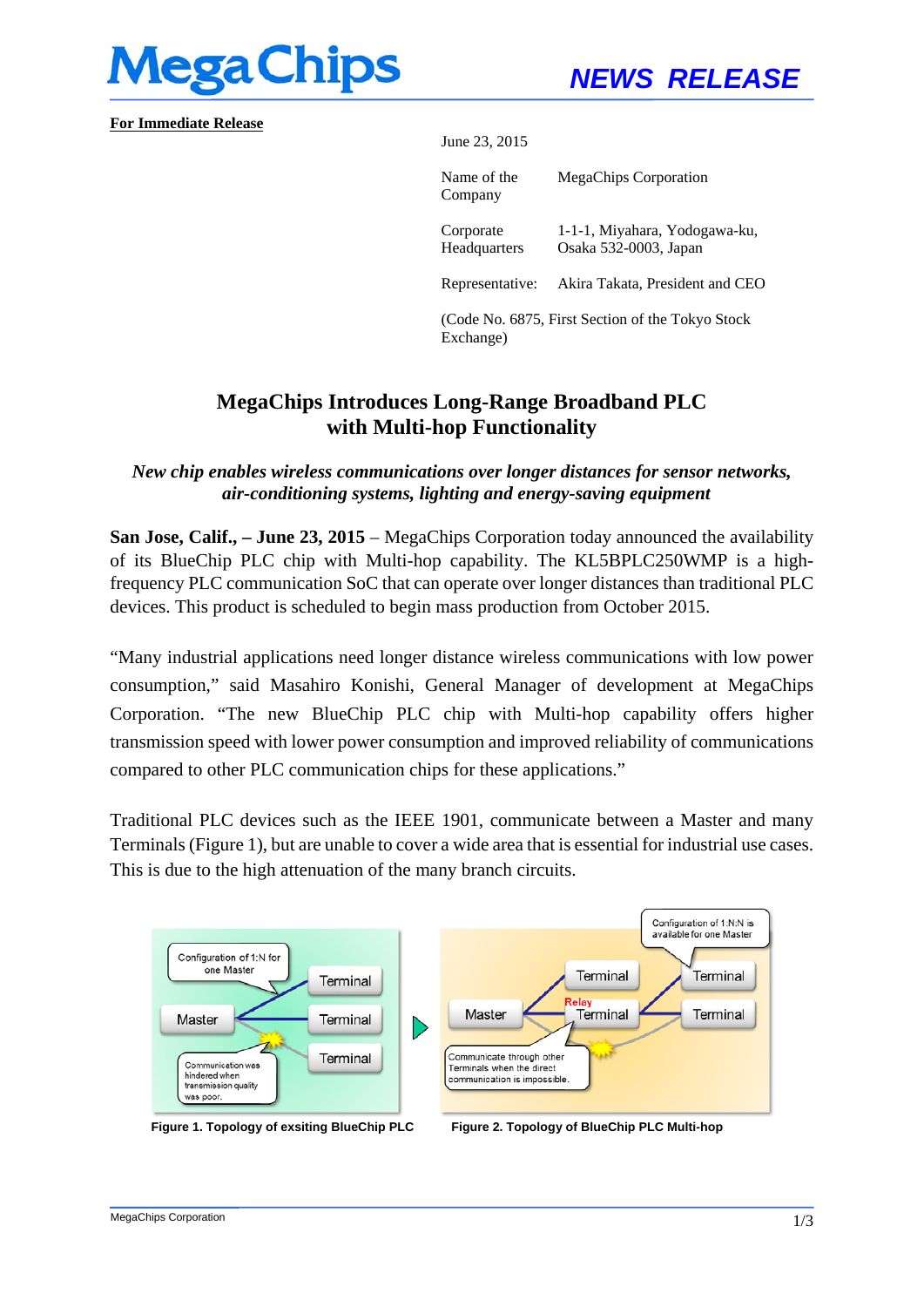The MegaChips multi-hop communication function in the new BlueChip PLC ensures stable communication over a wider area by allowing the terminal to bridge to other terminal devices and essentially hop over greater distances. The multi-hop function enables communication between Master and Terminal even when no direct communication link is possible between them by using the Terminal as a relay point as shown in figure 2. This configuration supports high stability and a wide communication area and distance, permitting a simpler network design and easy installation.

The BlueChip PLC Multi-hop [http://www.megachips.co.jp/english/product/bluechip-plc.html] allows up to ten-phase hopping. As its routing protocol, MegaChips has adopted the ITU-T G.9905, an international standard featuring low network load and compatibility with a largescale network.



### **About MegaChips**

MegaChips Corporation (1st section of the TSE (Tokyo Stock Exchange): 6875) was established in 1990 as the first innovative fabless LSI company in Japan dedicated to ASICs and SOCs with integrating LSIs and systems/applications knowledge. Its focus is on the development of cutting-edge SOCs incorporating original algorithms and architecture in the areas of imaging, audio, and telecommunications, and using the advances it achieves to offer outstanding products and solutions that meet the needs of its clients. MegaChips' products and technologies are targeting to Mobile, Wearable devices and IoT applications. For additional information, please visit: http://www.megachips.co.jp/english/index.html.

## **About MegaChips Technology America Corporation ("MegaChips America")**

MegaChips America is a wholly owned subsidiary of MegaChips Corporation headquartered in Osaka, Japan. MegaChips and MegaChips America are fabless LSI companies, focused on the development of system LSIs and system products that incorporate original algorithms and architecture. Customers use MegaChips solutions for their office automation, networking and storage needs in a wide range of areas, including imaging, audio, home networking, security and communications environments. MegaChips America is headquartered in San Jose, California, with design centers at Osaka, Tokyo and Chiba in Japan and Bangalore in India of MegaChips Corporation. For more information, contact the company at 408-570-0555, or visit http://www.megachips.us.